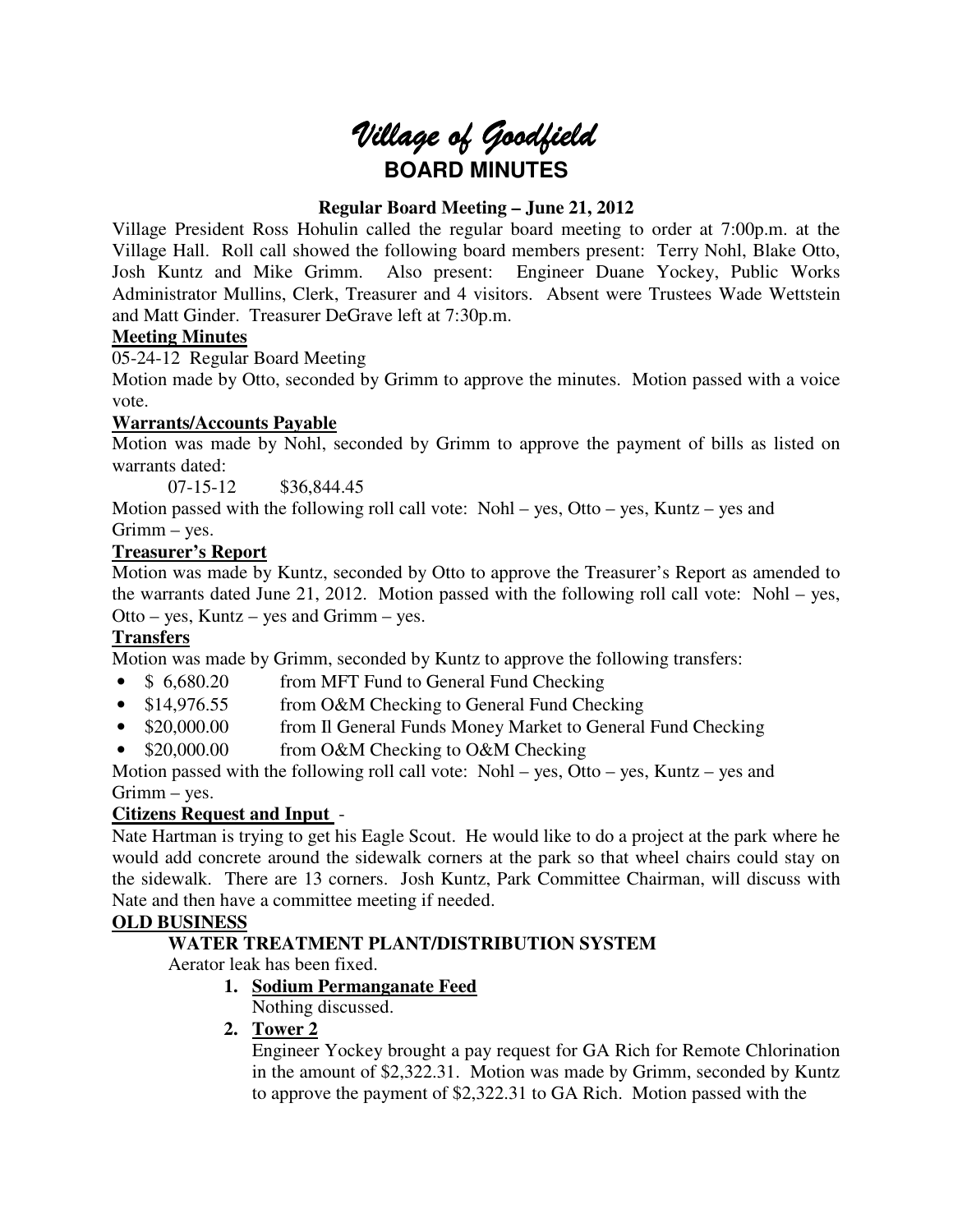following roll call vote: Nohl – yes, Otto – yes, Kuntz – yes and Grimm – yes.

## **a. Stand-by Generator**

This project has been completed. Village needs to put a fence around tower and generator.

## **b. Insulation**

Nothing discussed.

**3. Tower 1**

Waiting for riser work bids.

## **4. E Martin Drive Water Main Re-sample**

The Village has received the East Martin Road Operating Permit.

## **SEWER TREATMENT PLANT/DISTRIBUTION SYSTEM**

**1. Rock Filter Installation**

No final pay request has been requested. Waiting for replanting of grass spots. Oxygen level has been high.

## **2. STP Expansions**

Surrender Tanden, IEPA has not returned Engineer Yockey's calls.

- **3. Trunk Sewer Improvements & Clearing Brush** Engineer Yockey is working on the Railroad Right of Way permit.
- **4. Replace Electrical Equipment at STP Lift Station** This project has been completed.

## **Payment of outstanding invoices upon request of Village Engineer**

No outstanding invoices.

## **Executive Session – 2(c-11) under the Open Meetings Act to discuss pending litigation**

No executive session.

**Board of Appeals**

Nothing discussed.

## **CNH Sewer Easements**

CNH Sewer Easements have been executed and filed.

## **CNH**

Engineer Ed Duran thinks CNH pump station possibly has a leaky check valve. It is pumping too much water.

## **Goodfield Business Park**

Engineer Duane Yockey has received the site plans for Goodfield Business Park.

Motion was made by Otto, seconded by Grimm to authorize Village President Ross Hohulin to sign EPA watermain permits. Motion passed with the following roll call vote:  $Nohl - yes$ ,  $Otto - yes$ ,  $Kuntz - yes$  and  $Grimm - yes$ .

Parson's still intend to send revised Preliminary Plat by the end of next week. They plan to record Final Plat for Phase I and install gas and electric for Phase I. Then they will turn over to the Village.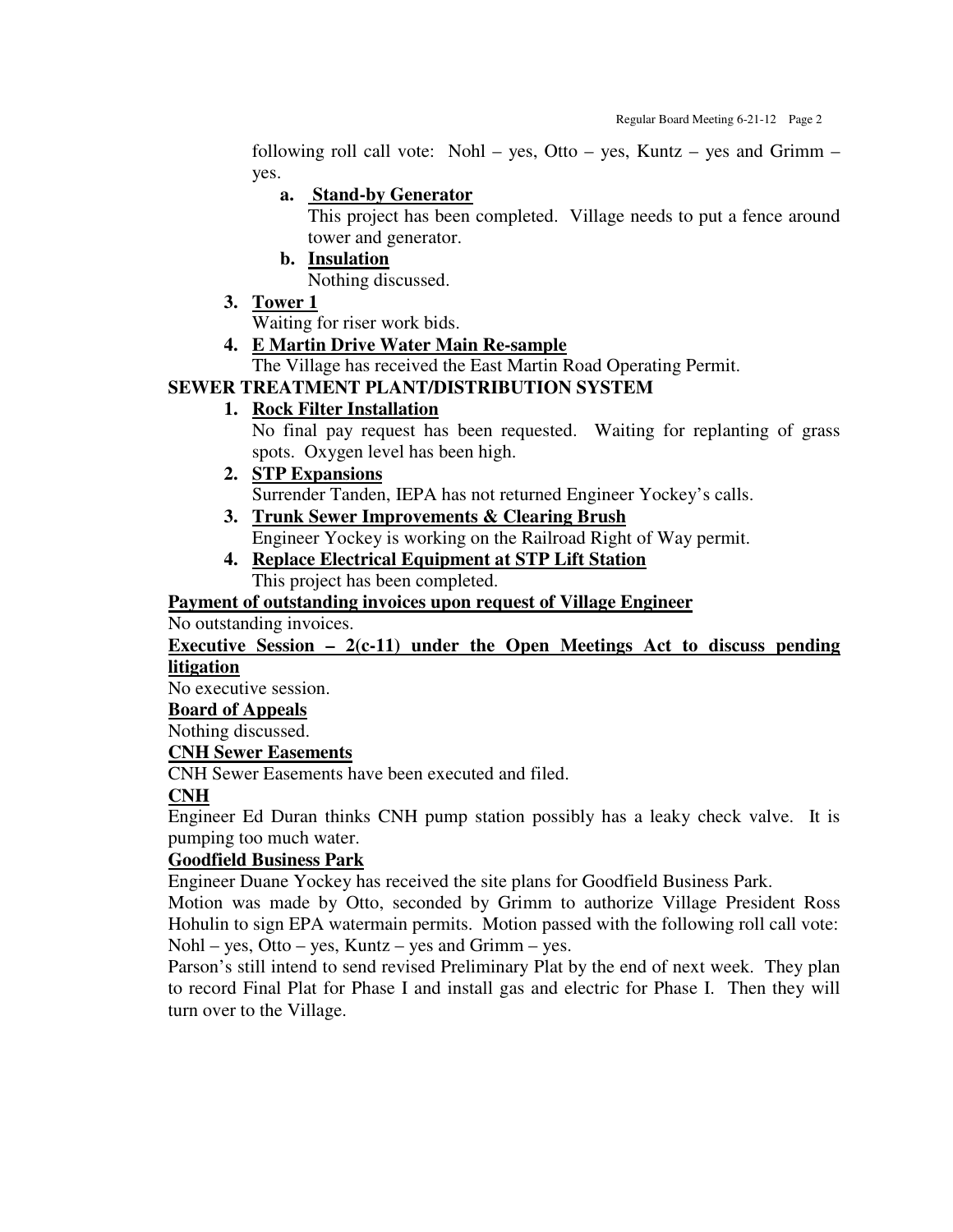## **Norfolk & Southern Railroad**

#### Railroad Track Repair

Both parties, IDOT and Norfolk & Southern Railroad, have agreed on repairing the tracks, but have not yet signed the paperwork. The plan is still to get the tracks repaired this summer.

## **IDOT Traffic Detour for Railroad Track Repair**

Nothing discussed.

## **Vermeer/Road Work**

Grading plan is almost completed.

## **Budget & Appropriations**

The Appropriations Ordinance will be approved at the July Regular Board Meeting.

## **IL Capital Plan Grant**

The Village received the grant documents and has filled out their portion, Engineer Yockey will take and finish filling out the rest.

## **Paul Wever Pallet Business**

Public Works Administrator stated the Village purchased mulch for the park from Mr. Wever.

## **NEW BUSINESS**

## **CMS Health Insurance Renewal**

Motion was made by Grimm, seconded by Nohl to approve the CMS Health Insurance Renewal. Motion passed with the following roll call vote: Nohl – yes, Otto – yes, Kuntz – yes and Grimm – yes.

## **Prevailing Rate of Wages Ordinance #12-02**

Motion was made by Nohl, seconded by Kuntz to approve Ordinance 12-02, Prevailing Rate of Wages. Motion passed with the following roll call vote: Nohl – yes, Otto – yes, Kuntz – yes and Grimm – yes.

## **Goodfield Elementary Golf Outing – Kim Knapp**

Kim Knapp and Lindsay Mroczko encouraged the Board to come out and be a part of the 1<sup>st</sup> Annual Goodfield PTO Golf Outing on Thursday, August 9, 2012 at Metamora Fields. All proceeds will benefit the students and teachers of Goodfield Elementary.

## **Sewer Charge Waiver for Swimming Pools**

Trustee Blake Otto asked if the Village could waive the sewer cost when residents fill their pools. The precedence has been such that residents do pay the sewer charge. After discussion the possibility of having a onetime pool fill refund was made. This will be discussed at a later date in a Water and Sewer Committee meeting.

## **201 Parkside Drive –Swimming Pool Setback**

Marty Vogel attended meeting to discuss pool set back. The pool needs to be 40' off of curb. Mr. Vogel will need to apply for a building permit and then once denied he can ask for a variance.

## **Tazewell County Zoning Board Case 12-24-5**

President and Trustees received a copy of the Notice of Public Hearing Legal Notice. A petition of Michael Baynard for a Special Use to allow the creation of one new dwelling site in an A-1 Agriculture Preservation Zoning District on his property. No action was taken.